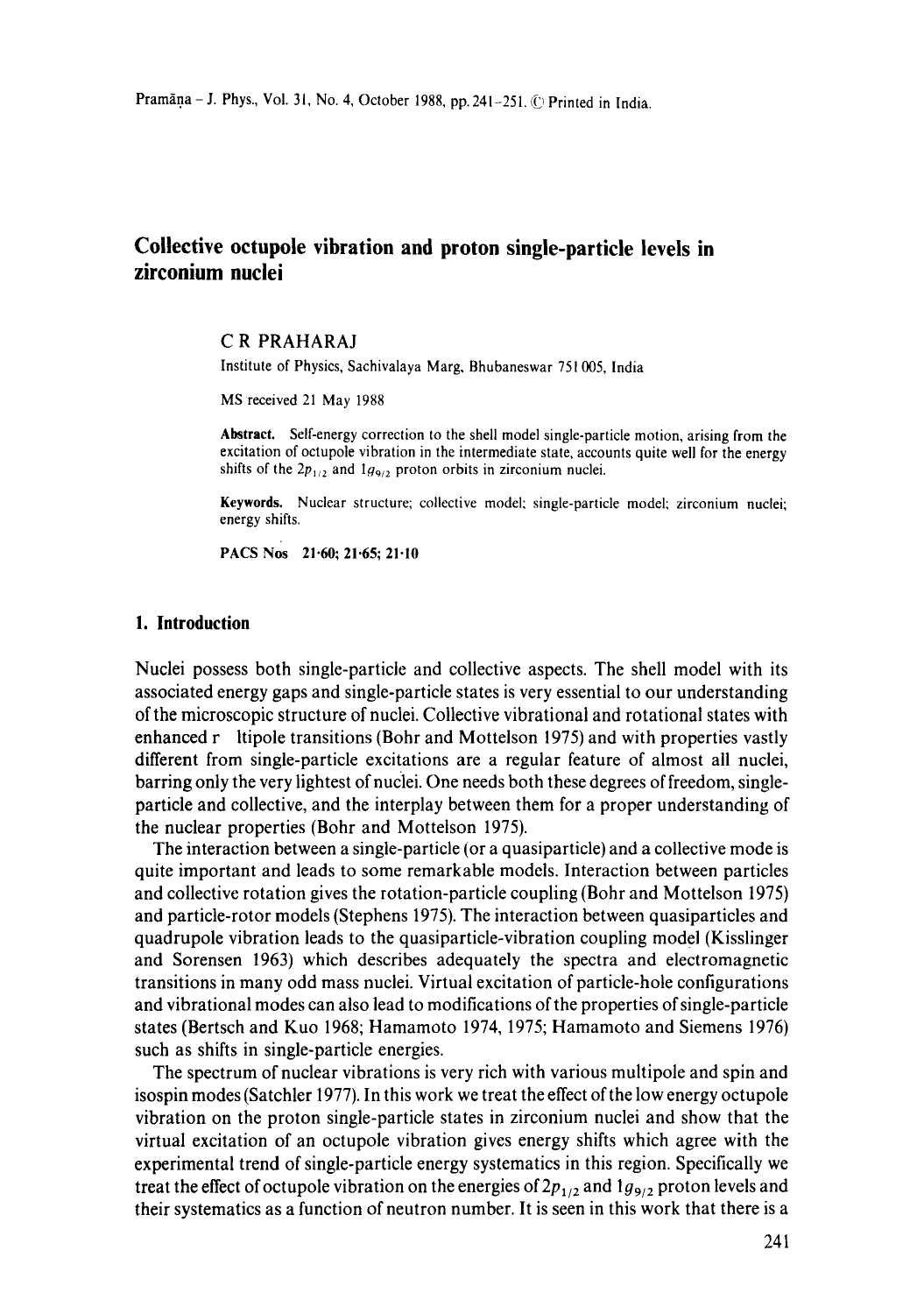systematic lowering of the  $2p_{1/2}$  proton orbit relative to the  $1g_{9/2}$  orbit as a result of the coupling of octupole vibration to single-particle states.

The paper is organised as follows. In §2 we analyse the energies of the  $5^-$  states in zirconium nuclei and the  $(1/2)^{-}$  and  $(9/2)^{+}$  states in niobium nuclei and deduce the corresponding trends in the  $2p_{1/2}$  and  $1g_{9/2}$  proton levels. The many-body formalism (random phase approximation) and the expression for the energy shifts are given in § 3, In §4.1 the shell model space and the iterative procedure to calculate the energy shifts are described. In §4.2 we present the results of calculation of energy shifts for the proton single-particle levels due to the interaction with octupole vibration. The concluding summary is given in § 5. A preliminary report of this work was earlier reported by us (Praharaj 1979).

## **2. Energy systematics of 5<sup>-</sup> states in zirconium nuclei and of**  $1/2$ **<sup>-</sup> and**  $9/2$ **<sup>+</sup> states in niobium nuclei**

The  $2p_{1/2}$  and the  $1g_{9/2}$  are the two active proton orbits in zirconium and the neighbouring nuclei. Although the *fp* proton shell is sometimes thought to be closed for zirconium nuclei, in reality the  $2p_{1/2}$  proton orbit is not completely occupied and there is significant excitation onto the 1<sub>99/2</sub> proton level. Cohen *et al* (1964) studied the low energy spectra of zirconium nuclei using effective interaction matrix elements and effective single-particle energies in a limited model space. They found that the  $90Zr$ ground state is a linear combination of  $(p_{1/2}^2)_{0}$  and  $(q_{9/2}^2)_{0}$  configurations with

$$
|0^{+}\rangle = a(p_{1/2}^{2})_{0^{+}} - (1 - a^{2})^{1/2} (g_{9/2}^{2})_{0^{+}},
$$
\n(1)

where  $a \approx 0.8$ . Thus the main component of the ground state is the  $(p_{1/2})_{0+}$  proton configuration with some admixture from  $(g_{9/200}^2)^+$  protons.

The energy of the  $5^-$  state in zirconium nuclei is a measure of the excitation energy of the  $(g_{9/2}p_{1/2})_5$ - proton configuration relative to the  $|0^+\rangle$  ground state. Going from <sup>90</sup>Zr to <sup>96</sup>Zr, with the neutron number increased from 50 to 56, the excitation energy of the 5<sup>-</sup> state goes on increasing (see figure 1a). This implies a lowering of the  $(p_{1/2}^2)$ proton configuration relative to  $(g_{9/2}p_{1/2})_5$  and hence of the  $2p_{1/2}$  proton orbit relative to the  $1g_{9/2}$ .

A similar trend is also found for the energy difference  $E_{(1/2)^{-}} - E_{(9/2)^{+}}$  of the  $(1/2)^{-}$  and  $(9/2)^+$  states of niobium nuclei as one goes from <sup>91</sup>Nb to <sup>97</sup>Nb (see Figure 1b). The active proton configurations for these two states of niobium are the three-proton configurations  $(g_{9/2}^2 p_{1/2})_{(1/2)}$ - and  $(g_{9/2} p_{1/2}^2)_{(9/2)}$ - respectively. In figure 1b the relative energy  $E_{(1/2)}$ - $E_{(9/2)}$ + goes on increasing as we go from  $N = 50$  to  $N = 56$ , again implying a raising of the  $g_{9/2}$  level relative to  $p_{1/2}$  as the neutron number is increased.

In going from  $N = 50$  to  $N = 56$  it is mostly the  $2d_{5/2}$  neutron level that is being filled. Since  $2d_{5/2}$  and  $1g_{9/2}$  are of the same parity and belong to the same oscillator shell, there is good spatial overlap between the  $2d_{5/2}$  neutrons and the  $1g_{9/2}$  proton levels. The attractive quadrupole-quadrupole interaction between protons and neutrons  $(-\chi_{pn}Q_p \cdot Q_n)$  is sizeable for the neutrons and protons occupying these two orbits. Such attractive interaction vanishes for the  $2p_{1/2}$  protons, since a  $p_{1/2}$  state does not have a quadrupole moment, i.e.,  $\langle p_{1/2} || Q_2 || p_{1/2} \rangle = 0$ . One thus expects the  $1g_{9/2}$  proton level to go down in energy relative to the  $2p_{1/2}$  proton level as the  $2d_{5/2}$  neutron level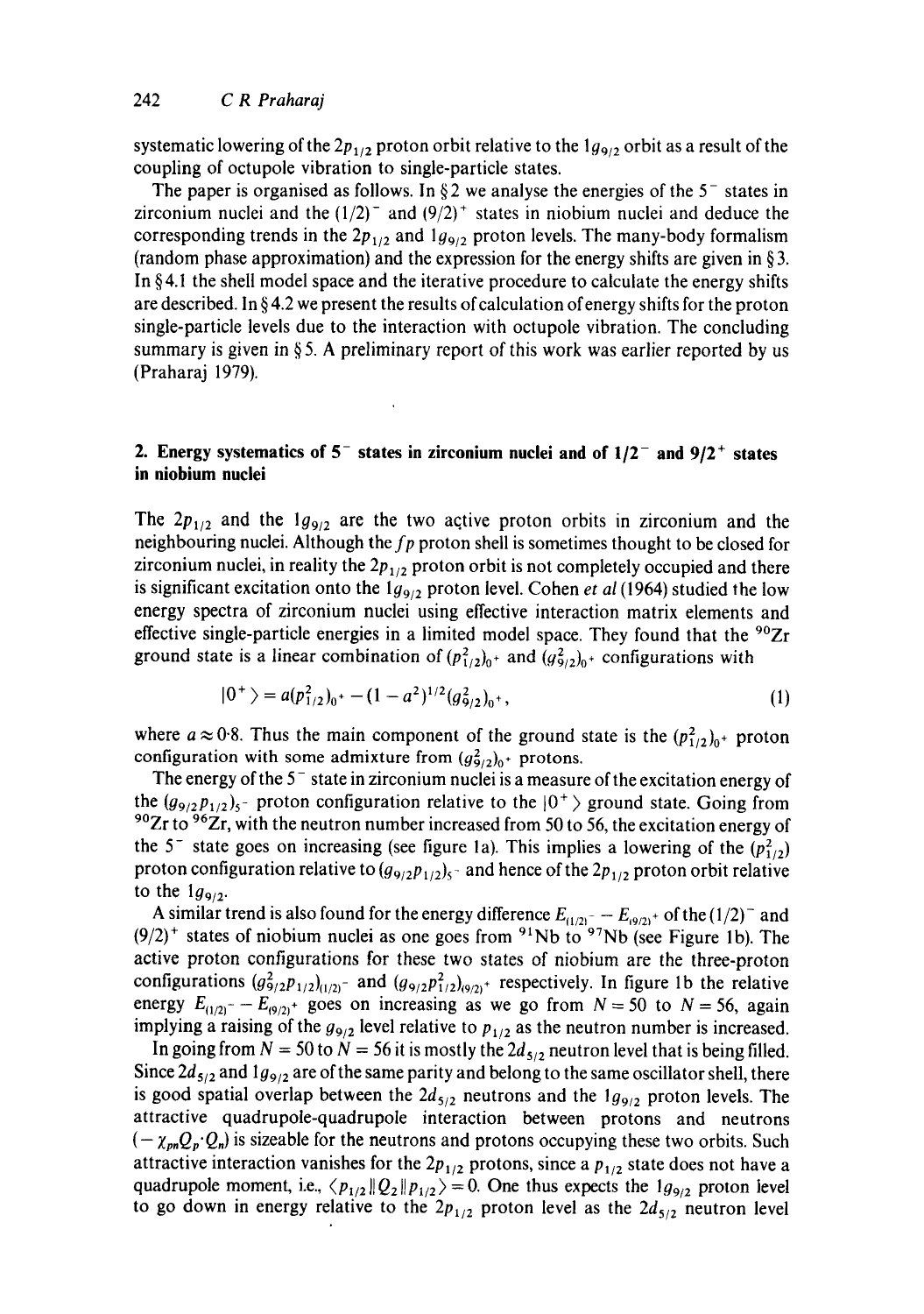

**Figure 1.** (a) Excitation energy of 5<sup>-</sup> state in zirconium nuclei as a function of neutron number. The experimental numbers (Nuclear Data Group 1973) are drawn as solid line. Calculations with two sets of starting single-particle energies are shown as dashed lines. (b) The energy difference  $E_{(1/2)} - E_{(9/2)}$  in Niobium nuclei.

becomes more and more occupied, in sharp contrast to the conclusions from the experimental energy systematics in Zr and Nb nuclei pointed out in the last two paragraphs (which requires that the  $1g_{9/2}$  proton level should go up in energy relative to the  $2p_{1/2}$  level).

In subsequent sections of this work we show that the coupling of the low energy octupole vibration to the shell model single-particle motion can cause the systematic relative lowering of the  $2p_{1/2}$  proton level as seen in the excitation energy of the 5<sup>-</sup> state of Zr and the energies of  $(1/2)^{-}$  and  $(9/2)^{+}$  states of Nb nuclei.

## **3. Collective octupole vibration and the expression for energy shift of shell model states**

We consider the self-energy correction to the single-particle energy due to the virtual excitation oflowlying octupole vibration as shown in figure 2b. We treat the energies of the valence proton states in the shell model potential (such as in a Woods-Saxon potential or from Hartree-Fock theory) as the zeroth order energies and evaluate the energy shift due to the coupling with octupole vibration in second order perturbation theory (Fetter and Walecka 1971; Thouless 1972; Brown 1972). We assume an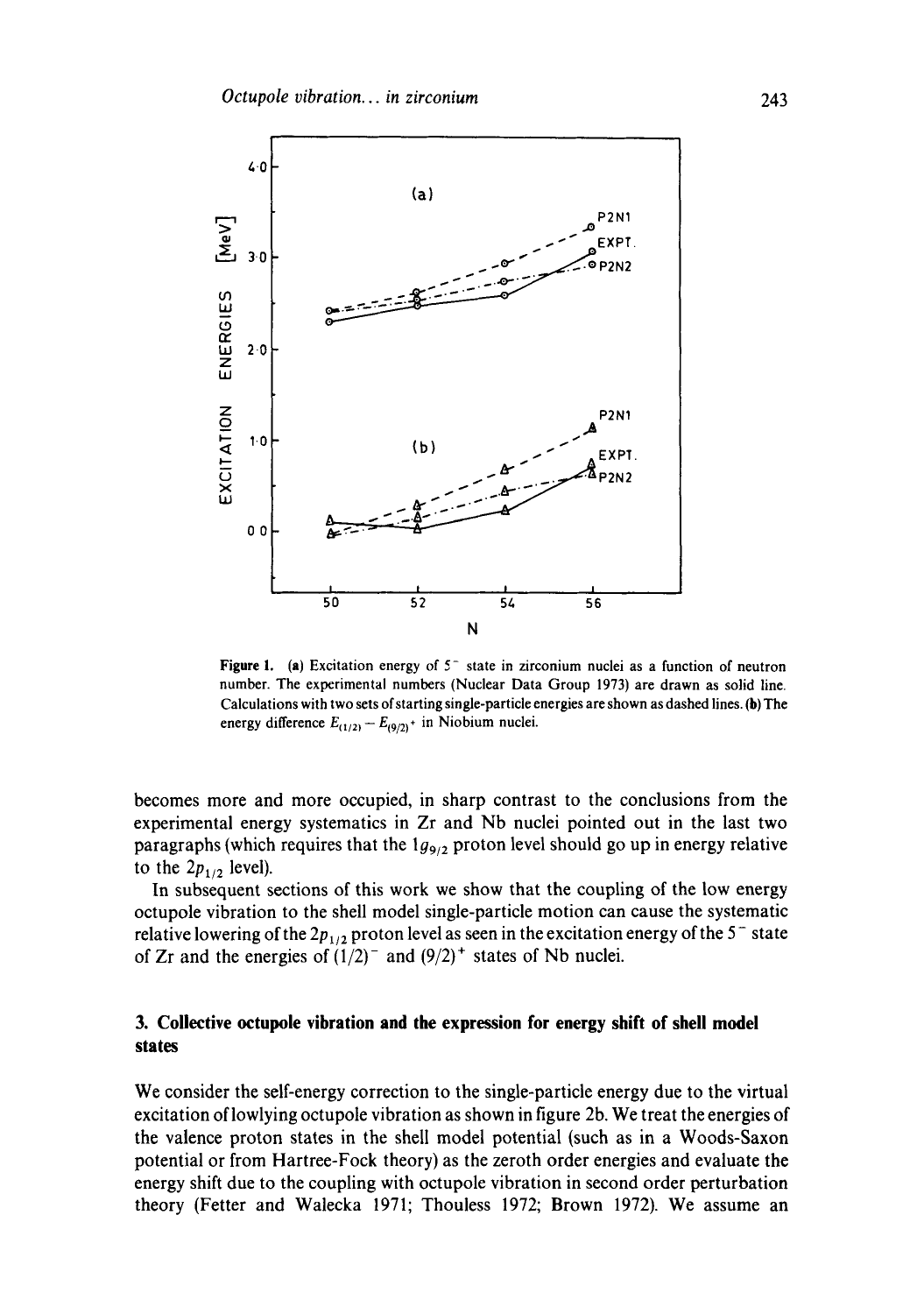

Figure 2. (a) Zeroth order single-particle motion. (b) Second order self-energy correction to single-particle motion due to excitation of octupole vibration in the intermediate state.

octupole-octupole interaction (Veje 1966; Bohr and Mottelson 1975)

$$
H_{\rm int} = -\chi_3 Q_3 \cdot Q_3 = -\chi_3 \sum_{u} Q_{3u} Q_{3-u} (-1)^{u}.
$$
 (2)

The energy shift of the single-particle level j, fully or partially occupied in the ground state is given by the standard rules of perturbation theory (Fetter and Walecka 1971; Brown 1972; Thouless 1972):

$$
\Delta \varepsilon_j = \frac{-\chi_3^2}{7(2j+1)} \sum_{j'} \frac{\left[U_j V_j \langle j' \|\mathcal{Q}_3\|j\rangle \langle \psi_3 - \|\mathcal{Q}_3\|0^+\rangle\right]^2}{\varepsilon_{j'} - \varepsilon_j + \mathscr{E}_3}.\tag{3}
$$

Here  $\varepsilon_j$  is the energy of the single-particle level j,  $\mathscr{E}_3$  is the energy of the 3<sup>-</sup> vibration and  $\langle \psi_{3}|\psi_{3}|\psi_{2}|\psi_{3}|\psi_{4}\rangle$  is the reduced matrix element of the octupole operator  $Q_{3u}$ 

$$
Q_{3u} = \sum_{i} r_i^3 Y_{3u}(\Omega_i)
$$
 (4)

between the ground state and the  $3^-$  state.  $V_j$  and  $U_j$  are respectively the occupation and unoccupation amplitudes of single-particle level *j*. The summation in (3) is over all the active protons and neutrons which are unoccupied, either partially or wholly (note the factor  $U_f^2$ , in (3)). Coherent excitation in interacting 3<sup>-</sup> particle-hole configurations leads to the lowering of the energy of the isoscalar  $3<sup>-</sup>$  vibration and an enhancement of the octupole transition strength  $\langle \psi_3, \psi_2 | 0^+ \rangle$  (Veje 1966).

Experimentally the excitation energies  $\mathscr{E}_3$  of the octupole states in <sup>90,92,94,96</sup> Zr are 2.746, 2.34, 2.057 and 1"905 MeV respectively (Nuclear Data Group 1973). These energies and octupole transition strengths are determined by solving the RPA equation (Veje 1966; Bohr and Mottelson 1975). Analogous equations can be found in the work of Kisslinger and Sorensen (1963) for the quadrupole vibration:

$$
2\chi_3 \sum_{\alpha} \frac{E_{\alpha} q_3^2(\alpha)}{E_{\alpha}^2 - \mathscr{E}_3^2} = 1. \tag{5}
$$

Here  $\alpha$  denotes the particle-hole configuration  $j_1, j_2$ , which couple to  $J^{\pi} = 3^{-}$ .  $E_{\alpha}$  is the excitation energy for such particle-hole configuration and  $q_3$  is the reduced matrix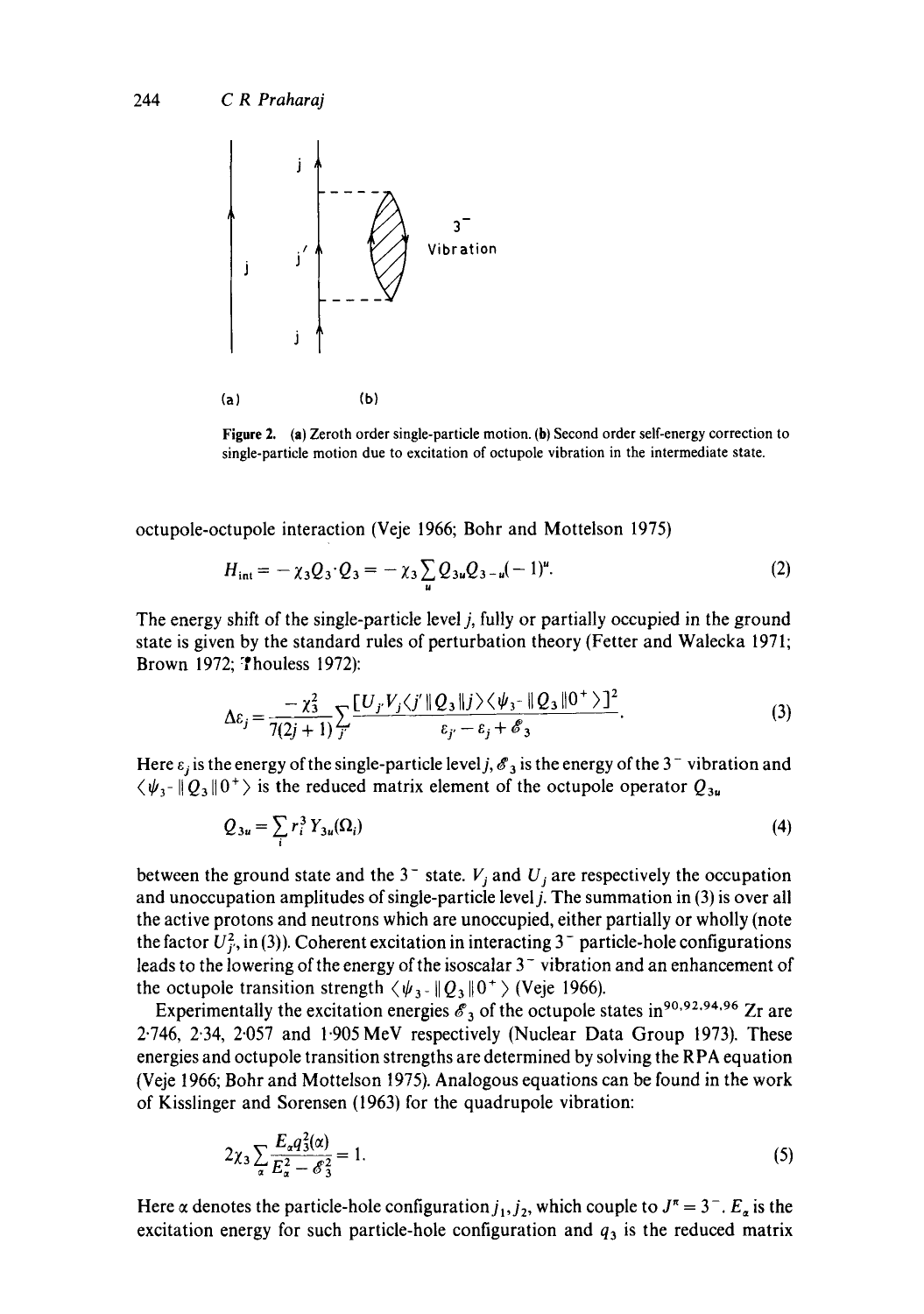element of the octupole operator.

$$
q_3(j_1j_2) = \frac{1}{\sqrt{7}} \langle j_1 \parallel r^3 Y_3 \parallel j_2 \rangle \times (-1)^{j_2} (U_{j_1} V_{j_2} + U_{j_2} V_{j_1}).
$$
 (6)

In equations  $(3)$  and  $(6)$ , *j* is used as a short-hand notation for the single-particle indices  $n_{ij}$ . We note that for partially occupied levels  $j_1$  and  $j_2$ , the excitation energy  $E_a$  of the particle hole configuration  $\alpha \equiv j_1 j_2$  is the sum of the energies of the two quasiparticles:

$$
E_a = E_{j_1} + E_{j_2}.
$$
 (7a)

For an occupied level  $j_1$  and a completely empty level  $j_2$ 

$$
E_a = \varepsilon_{j_2} - \varepsilon_{j_1}.\tag{7b}
$$

For the octupole transition matrix element we have (Kisslinger and Sorensen 1963; Veje 1966)

$$
\langle 3^{-} \| Q_3 \| 0^{+} \rangle = \sqrt{7} \sum_{\alpha} q_3(\alpha) (Y_{\alpha} + Z_{\alpha})
$$
 (8)

where  $Y_{\alpha}$  and  $Z_{\alpha}$  are the forward-going and backward going amplitudes respectively of RPA:

$$
Y_{\alpha} = -\chi_3 C \frac{q_3(\alpha)}{\mathcal{E}_3 - E_{\alpha}},\tag{9a}
$$

$$
Z_{\alpha} = + \chi_3 C \frac{q_3(\alpha)}{\mathcal{E}_3 + E_{\alpha}},\tag{9b}
$$

and

$$
C = \left[ 4\chi_3^2 \mathcal{E}_3 \sum_{\alpha} \frac{E_{\alpha} q_3^2(\alpha)}{(\mathcal{E}_3^2 - E_{\alpha}^2)^2} \right]^{-1/2}.
$$
 (10)

Taking the energy of the 3<sup>-</sup> vibration  $\mathscr{E}_3$  as known from experiment we use equation (5) to get the octupole-octupole force strength and, using (8), (9) and (10), we calculate the reduced octupole matrix element  $\langle 3^{-} || Q_3 || 0^{+} \rangle$ . Equation (3) is then used to get the energy shift  $\Delta \varepsilon_i$ .

We restrict ourselves to the low energy octupole vibration and do not include the high energy octupole states involving nucleon excitation across three major shells. The reason for keeping only the lowest octupole vibration in (3) is the following: the lowest  $3^-$  vibration is very collective in Zr nuclei (Veje 1966) and although its contribution to the energy-weighted sum rule is not so large because of the energyweight, it is the most dominant term in the present calculation having inverse energyweight in (3).

## **4. Calculation of energy shifts**

#### *4.1 Calculation of energy shifts of valence protons*

The expressions developed in § 3 are used to calculate the energy shifts of  $2p_{1/2}$  and  $1g_{9/2}$ proton levels. Figure 2a represents the zeroth order energy, i.e., the single-particle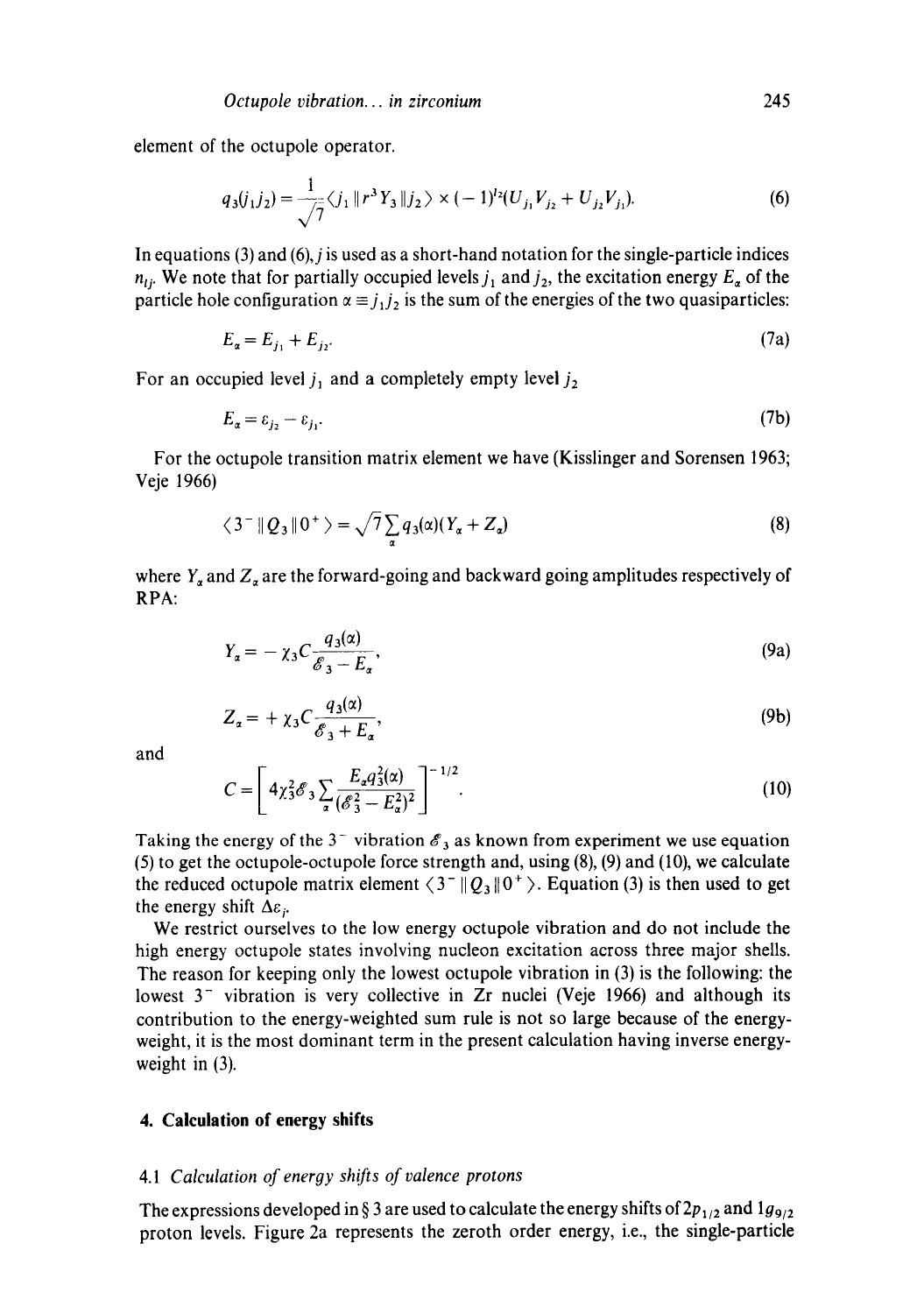energy in a potential well, such as a Woods-Saxon well, given by the mean-field theory (Hartree-Fock theory) (Vautherin and Brink 1972). Figure 2b represents the lowest order self-energy contribution to the energy shift (Fetter and Walecka 1971; Brown 1972; Thouless 1972) due to the coupling with octupole vibration. The octupole vibration is treated in RPA as described in § 3.

The energy shifts  $\Delta \varepsilon_{2p_{1,2}}$  and  $\Delta \varepsilon_{1q_{9,2}}$  of  $2p_{1/2}$  and  $1g_{9/2}$  proton single-particles, as given in equation (3) are calculated for the even mass zirconium nuclei  $N = 50$  to  $N = 56$ . The shell model space for the protons and the neutrons is depicted in figure 3. Two sets of single-particle energies each for protons and neutrons are used in our calculation. These single-particle energies are given in table 1. These represent reasonable sets of values in this mass region and combine the single-particle energies of levels in a Woods-Saxon well (Bertsch 1972), from the Hartree-Fock study of Vautherin and Brink (1972) and the location of experimental single-particle states in  $89Sr$  (for protons) and  $91Zr$  (for neutrons) (Nuclear Data Group 1973).

The  $1 f_{7/2}$ ,  $2 p_{3/2}$ ,  $1 f_{5/2}$  proton levels are assumed to be filled and the proton levels  $2d_{5/2}$  and above are assumed to be empty. The  $2p_{1/2}$  and  $1g_{9/2}$  are the two active valence proton levels. The  $1g_{9/2}$  and  $2p_{1/2}$  energy difference for protons is taken as 0.914 MeV for 9°Zr by Cohen *et al* (1964). In our calculation we have used two values for this energy difference (see table 1): (P1) 0.9 MeV and (P2) 1.3 MeV. The latter value is a little nearer to the value of 2 MeV for single-particles in the Woods-Saxon well (Bertsch 1972).

For the neutrons, the  $1g_{9/2}$  level and all other levels below are completely filled. The  $2d_{5/2}$  neutron level is gradually being filled in going from <sup>90</sup>Zr to <sup>96</sup>Zr and its



**Figure** 3. Shell model space for protons and neutrons in the zirconium region. The unbound levels are denoted by asterisks.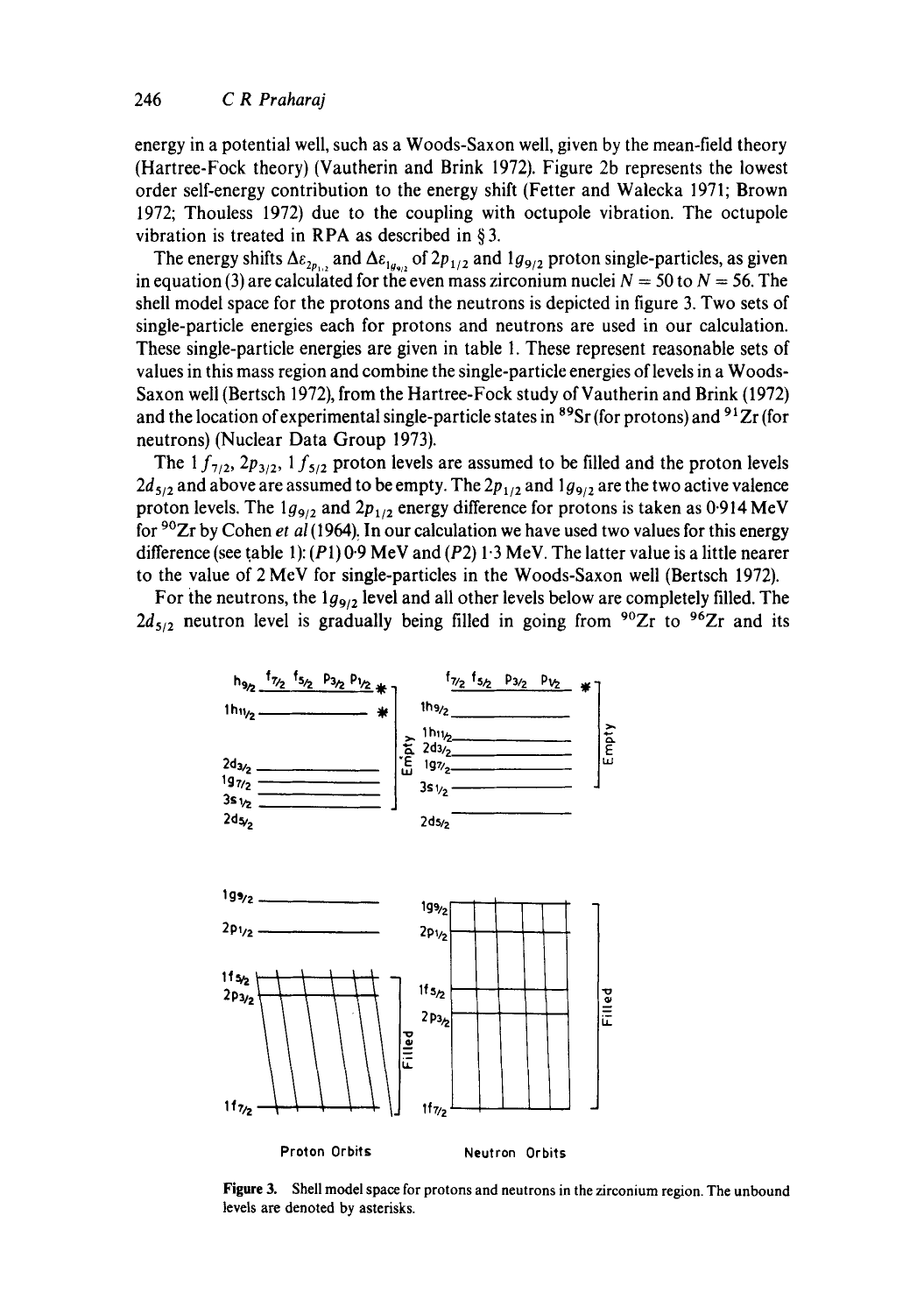|             | Set     |                |           |         |  |  |
|-------------|---------|----------------|-----------|---------|--|--|
|             | $P_{1}$ | P <sub>2</sub> | Ν.        | $N_{2}$ |  |  |
| $1f_{7/2}$  | $-8.6$  | $-8.6$         | $-11:1$   | $-11-1$ |  |  |
| $2p_{3/2}$  | $-1.6$  | $-1.6$         | $-4.1$    | $-4.1$  |  |  |
| $1f_{5/2}$  | $-2.0$  | $-2.0$         | $-4.5$    | $-4.5$  |  |  |
| $2p_{1/2}$  | 00      | 0 <sub>0</sub> | $-2.5$    | $-2.5$  |  |  |
| $1g_{9/2}$  | 0.9     | 1.3            | 00        | 00      |  |  |
| $2d_{5/2}$  | 6.9     | 7.3            | 3.4       | 3.4     |  |  |
| $3S_{1/2}$  | $8-4$   | 8.8            | 6.1       | $5-1$   |  |  |
| $1g_{7/2}$  | 8.9     | 93             | $6-4$     | 60      |  |  |
| $2d_{3/2}$  | 9.9     | $10-3$         | $7-1$     | $6-1$   |  |  |
| $1h_{11/2}$ | 36.0    | 360            | 7.5       | 6.2     |  |  |
| $1h_{9/2}$  | 37.15   | 37 15          | 8.5       | 8.5     |  |  |
| $2f_{7/2}$  | 37.15   | 37.15          | $11-15$   | $11-15$ |  |  |
| $2f_{5/2}$  | 37.15   | 37.15          | $11-15$   | $11-15$ |  |  |
| $3p_{3/2}$  | 37.15   | 37.15          | $11 - 15$ | $11-15$ |  |  |
| $3p_{1/2}$  | 37.15   | 37.15          | $11 - 15$ | 11:15   |  |  |

**Table** 1. Two sets of starting single-particle energies (in MeV) for protons and neutrons. The unbound levels are taken at large excitation energy (see Bertsch 1972; Vautherin and Brink 1972; Yoshida 1962).

occupation probabilities are  $(N - 50)/6$  where N is the neutron number. Thus we have

$$
V_{d5/2} = \left[\frac{1}{6}(N-50)\right]^{1/2}.\tag{11}
$$

Two sets of neutron single particles are used (see table 1). The neutron energies of set  $N<sub>2</sub>$ in table 1 contain a few corrections to those of the set  $N_1$  so as to agree with the singleneutron energies in the zirconium region as given by Yoshida (1962). In all the singleparticle sets of table 1, the unbound levels are taken to be at large positive energies. The energies of the ground and the other lowlying configurations in Zr and Nb nuclei are determined by the interaction among the valence nucleons. However in the calculation for the collective octupole states, nucleons from completely filled orbits are excited to the empty orbits to form particle-hole configurations.

In the calculation for the even zirconium nuclei  $90-96$  Zr, the energies  $\mathscr{E}_3$  of the lowest octupole vibrations are taken from experiment (as given by Bernstein (1969) and equation (5) is used to calculate the octupole-octupole force strength  $\chi_3$ . This is the opposite of what is usually done in the RPA, where the force strength  $\chi_3$  is given and the octupole energy  $\mathscr{E}_3$  is calculated from equation (5). Thus we use an "inverse RPA" method to get the force strength  $\chi_3$  from the known octupole energy  $\mathscr{E}_3$ . The value of  $\chi_3$ thus obtained is used in equations (9) and (10) to get the forward-going and backwardgoing RPA amplitudes Y and Z and hence the octupole transition matrix element from equation (8). These are then used in equation (3) to calculate the energy shifts. These energy shifts are now incorporated in the single-particle energies which are again used in equations (5), (8), (9) and (10) to calculate the properties of octupole states. This process is iterated till convergence is obtained. Ten iterations are sufficient to get the convergence.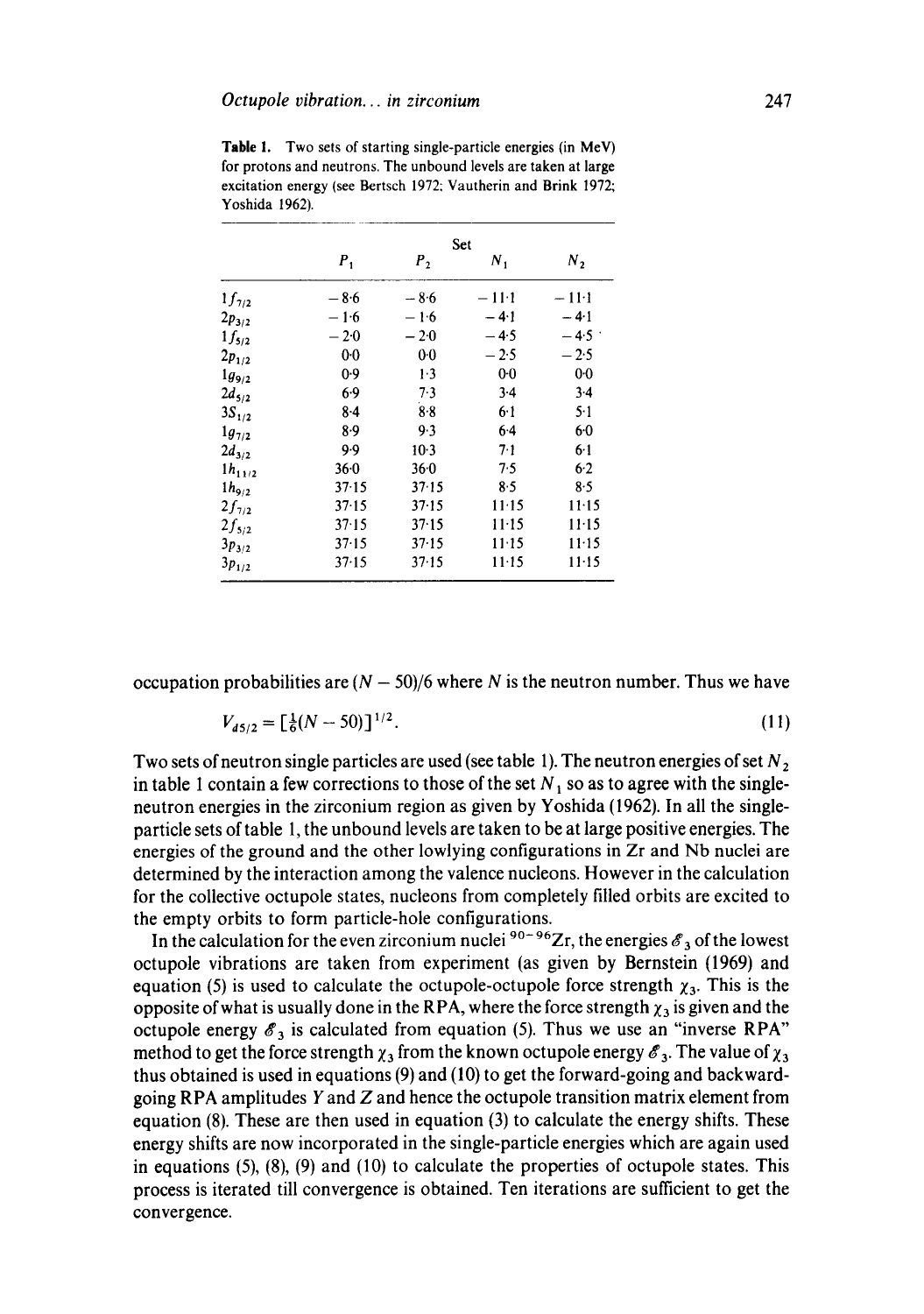#### 4.2 *Results of calculation of energy shifts*

The energy of a single-particle state  $j$  partially or wholly occupied is affected by the octupole vibration (equation (3)) and its energy is lowered because the denominator in each of the terms in the summation in equation (3) is a positive number. The nucleon in state j goes to an unoccupied state j' in the intermediate state and excites a  $3<sup>-</sup>$  vibration (figure 2b). However the most significant lowering in energy occurs for the valence protons and neutrons, since the  $\varepsilon_{i'} - \varepsilon_{i}$  are relatively small for the valence nucleons. The energy shifts are comparatively less important for the deeper bound states such as the  $1f_{7/2}$ ,  $2p_{3/2}$  and  $1f_{5/2}$  states because the excitation energies  $\varepsilon_{i'}-\varepsilon_{j}$  for such states in equation (3) are large (a deeply bound state has to be excited to an empty state above by octupole coupling) and hence the contributions to the energy shift in equation (3) for such deeply bound orbits get damped.

The important octupole couplings among the single-particle states are depicted in figure 4a. The most significant lowering in energy occurs for the  $2p_{1/2}$  proton level, because of the octupole coupling with the  $2d_{5/2}$  level (see figure 4b). This becomes clear if we examine in table 1 the excitation energies involved in the energy denominator of equation (3) for the various octupole transitions.

The energy shifts of the  $2p_{1/2}$  and  $1g_{9/2}$  protons are particularly relevant for our discussion since the lowlying states of Zr and Nb nuclei are very sensitive to the energy of the  $2p_{1/2}$  proton state relative to the  $1g_{9/2}$  proton state. The results for the energy shifts of the  $2p_{1/2}$  and  $1g_{9/2}$  protons calculated by the iterative procedure outlined in  $§4.1$  are given in table 2 for the four sets of proton and neutron starting energy combinations  $(P_1N_1, P_1N_2, P_2N_1, P_2N_2)$  of table 1. The  $2p_{1/2}$  and  $1g_{9/2}$  proton singleparticles thus obtained are used in shell model calculation of the lowlying states of Zr and Nb nuclei with  $(p_{1/2}^2)$ ,  $(g_{9/2}^2)$ ,  $(p_{1/2}g_{9/2})$ ,  $(p_{1/2}^2g_{9/2})$  and  $(p_{1/2}g_{9/2}^2)$  configurations. For the effective interaction matrix elements, we take those of Cohen *et al* (1964). The excitation energies of the 5<sup>-</sup> states of even mass Zr nuclei and the energy difference  $E_{1/2}^ -E_{9/2}^+$  of the niobium nuclei obtained in such shell model calculations are also listed in table 2.



**Figure** 4. (a) Possible octupole couplings among single-particle states in the zirconium region. Orbits with large octupole matrix elements are connected by arrows. (b) The interaction among  $2p_{1/2}$  protons and  $2d_{5/2}$  neutrons caused by the octupole-octupole interaction.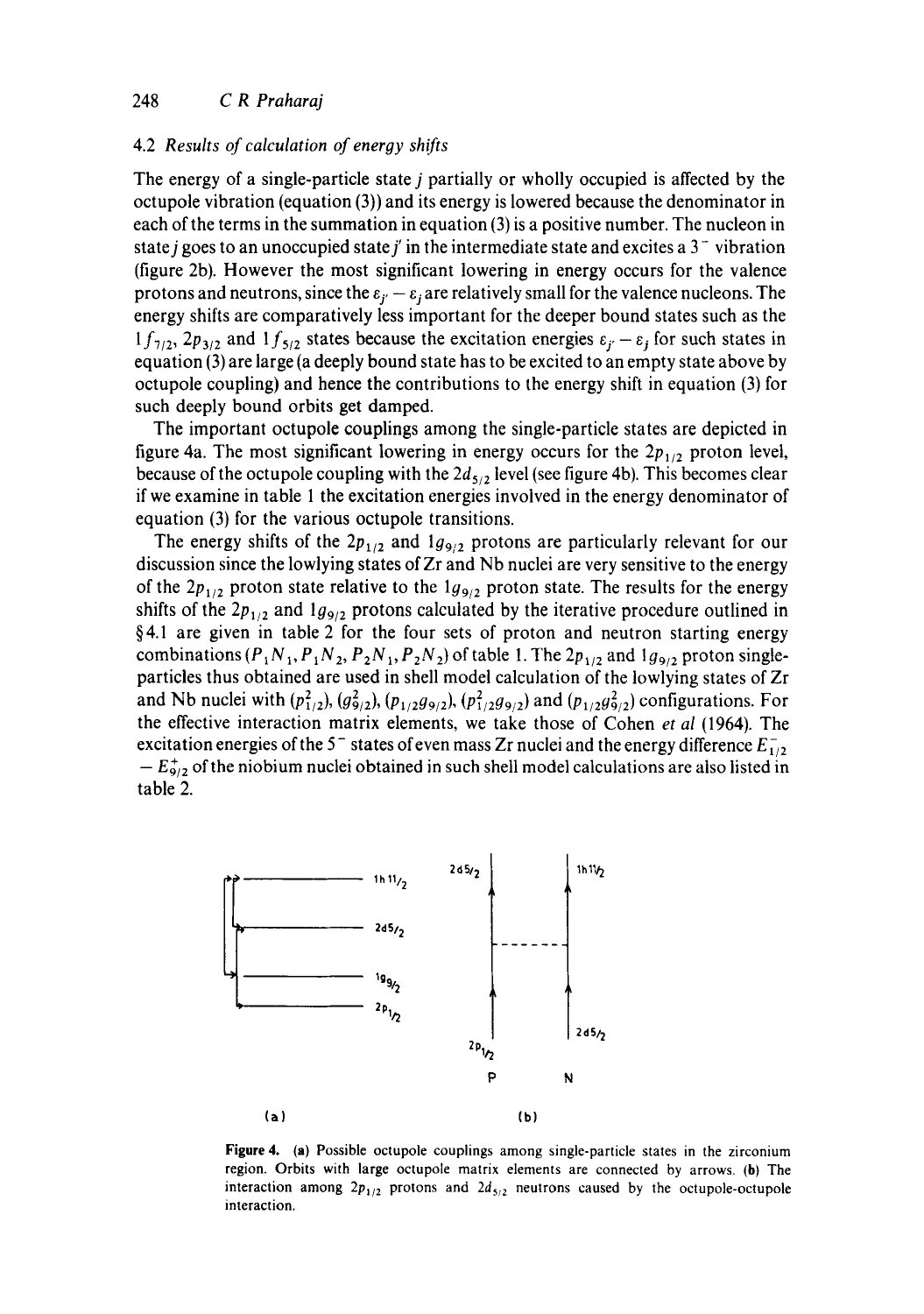**Table 2.** Shifts in  $2p_{1/2}$  and  $1g_{9/2}$  proton single-particle levels are listed in (a, b) in MeV.  $5^-$  excitation energy of Zr nuclei is listed in (c) in MeV.  $E_{1/2}$ - $-E_{9/2}$ <sup>+</sup> of Nb nuclei is listed in (d) in MeV. These quantities are given for the four sets of single-particle energies  $(P_1N_1, P_1N_2, P_2N_1$  and  $P_2N_2$ ) of table 1. The experimental numbers for (c) and (d) are from Nuclear Data Group (1973).

|             | $n = 50$ | $n = 52$ | $n = 54$ | $n = 56$ |
|-------------|----------|----------|----------|----------|
| $P_1N_1(a)$ | $-0.021$ | $-0.024$ | $-0.4$   | $-0.88$  |
| (b)         | $-0.008$ | $-0.008$ | $-0.14$  | $-0.32$  |
| (c)         | 2.24     | 2.24     | 2.34     | 2.53     |
| (d)         | $-0.41$  | $-0.4$   | $-0.16$  | 0.14     |
| $P_1N_2(a)$ | $-0.021$ | $-0.021$ | $-0.21$  | $-0.4$   |
| (b)         | $-0.008$ | $-0.007$ | $-0.073$ | $-0.14$  |
| (c)         | 2.24     | 2.24     | 2.28     | 2.34     |
| (d)         | $-0.41$  | $-0.41$  | $-0.28$  | $-0.16$  |
| $P_2N_1(a)$ | $-0.019$ | $-0.49$  | $-1.14$  | $-1.96$  |
| (b)         | $-0.007$ | $-0.185$ | $-0.45$  | $-0.81$  |
| (c)         | 2.43     | 2.63     | 2.95     | 3.35     |
| (d)         | $-0.008$ | 0.28     | 0.67     | 1.14     |
| $P_2N_2(a)$ | $-0.19$  | $-0.30$  | $-0.76$  | $-1.12$  |
| (b)         | $-0.007$ | $-0.11$  | $-0.29$  | $-0.43$  |
| (c)         | 2.43     | 2.55     | 2.76     | 2.94     |
| (d)         | $-0.008$ | 0.17     | 0.45     | 0.66     |
| EXPT(c)     | 2.32     | $2-48$   | 2.6      | 3.07     |
| (d)         | 0:1      | 0.03     | 0.23     | 0.74     |

For all the four sets of starting single-particle energies used in the calculation we find in table 2 that the  $2p_{1/2}$  proton level is lowered in energy relative to the  $1g_{9/2}$  level as the neutron number increases. This leads to a systematic increase in the excitation energy of the 5<sup>-</sup> state in the zirconium nuclei and of the  $E_{(1/2)}$ - $E_{(9/2)}$  in the niobium nuclei with increase of neutron number from 50 to 56. These trends are plotted in figures la and lb respectively and are compared with the experimental numbers. These calculations reproduce the experimental trends reasonably well.

We mention here about the physical mechanism for the relative lowering of the  $2p_{1/2}$ proton level (in comparison with the  $1g_{9/2}$  level) as more and more neutrons are put into the  $2d_{5/2}$  orbit. As the  $2d_{5/2}$  neutron level gets occupied, the  $2d_{5/2} \rightarrow 1h_{11/2}$  neutron octupole transition amplitude gets larger (see equation (6)) and hence the energy of octupole vibration gets lowered. The dominant octupole-octupole interaction of a  $2p_{1/2}$  proton and a  $2d_{5/2}$  neutron is depicted in figure 4b, where the proton makes a transition to the  $2d_{5/2}$  level and the neutron makes a transition to the  $1h_{1/2}$  level. Such a process is absent for <sup>90</sup>Zr where the  $2d_{5/2}$  neutron level is not occupied at all. The process gains in importance as more and more neutrons fill the  $2d_{5/2}$  shell. This explains the lowering in energy of the  $2p_{1/2}$  proton state as the neutron number increases from  $N = 50$  to  $N = 56$ .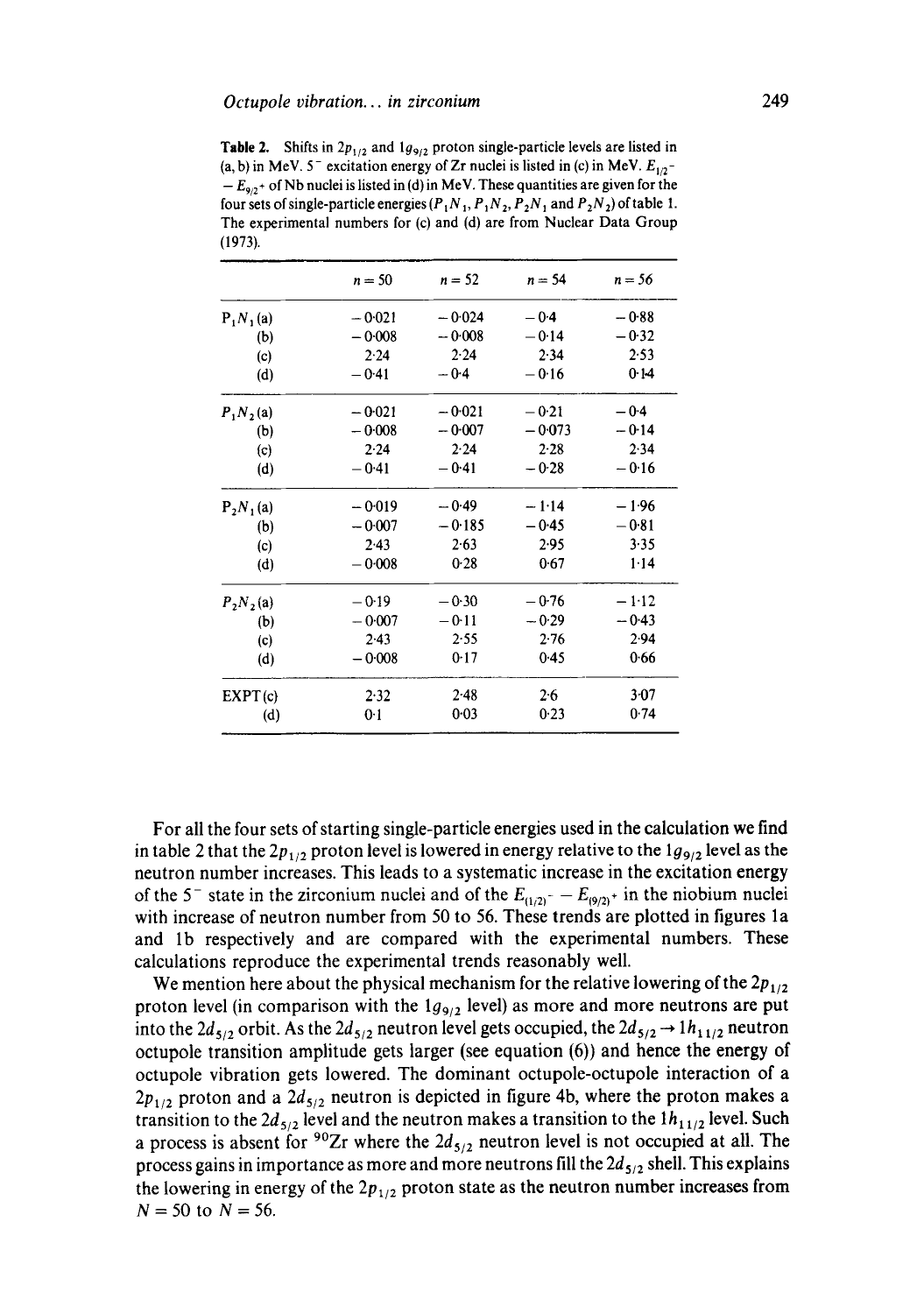## 250 *C R Praharaj*

We note from the results presented in table 2 that all the four sets of starting singleparticle energies raise excitation energy of the  $5<sup>-</sup>$  state. They also raise the energy of the  $(1/2)^{-}$  state of niobium nuclei relative to the  $(9/2)^{+}$  state. These are consistent with the experimental trend. However the experimental trend is best reproduced by the parameter sets  $P_2N_1$  and  $P_2N_2$ , corresponding nearly to the  $2p_{1/2}$  and  $1g_{9/2}$  proton single-particle energies in a Woods-Saxon well (Bertsch 1972).

### **5. Concluding remarks**

A dominant effect in the structure of nuclei is the interplay of the single-particle and the collective degrees of freedom (Bohr and Mottelson 1975). As seen in the present work an adequate treatment of both the single-particle and the collective degrees of freedom and the interaction between them is essential to gain an understanding of the energy systematics of the lowlying states in the zirconium and niobium nuclei.

Collective octupole vibration couples with the valence nucleons to modify their selfenergies and causes shifts in their energies. Such shifts are particularly significant for the valence proton orbits in the zirconium region. The shell structure in this mass region is such that the  $2p_{1/2}$  proton level is appreciably lowered in energy as a result of coupling with the octupole vibration. This energy shift becomes more and more pronounced as the  $2d_{5/2}$  neutron level gets filled up. The  $1g_{9/2}$  proton level is comparatively less affected by the coupling to the octupole vibration. Experimental systematics of the valence proton energies are reasonably well explained by the energy shifts caused by such coupling with the octupole vibration.

### **Acknowledgements**

The author is grateful to Professor S P Pandya for sending him a copy of Dr C J Veje's article. This work was partially supported by a grant from the Department of Science and Technology, Government of India.

#### **References**

Bernstein A M 1969 *Advances in nuclear physics* (eds) M Baranger and E Vogt (New York: Plenum) Vol. 3 Bertsch G F 1972 *The practitioner's shell model* (Amsterdam: North Holland) ch. 1 Bertsch G F and Kuo T T S 1968 *Nucl. Phys.* 112 204

Bohr A and Mottelson B R 1975 *Nuclear structure* (New York: WA Benjamin) Vol. 2

Brown G E 1972 *Many-body problems* (Amsterdam: North Holland)

Cohen S, Lawson R D, Macfarlane M H and Soga M 1964 *Phys. Lett.* 10 195

Fetter A L and Walecka J D 1971 *Quantum theory of many-particle systems* (New York: McGraw Hill) Hamamoto I 1974 *Phys. Rep.* CI0 No. 2

Hamamoto I 1975 in *Nuclear self-consistent fields* (eds) G Ripka and M Porneuf (Amsterdam: North-Holland)

Hamamoto I and Siemens P 1976 *Nucl. Phys.* A269 199

Kisslinger L S and Sorenscn R A 1963 *Rev. Mod. Phys.* 35 853

Liu K F and Brown G E 1976 *Nucl. Phys.* A265 385

Nuclear Data Group 1973 Nuclear level schemes A = 45 through A = 257 from *Nuclear data sheets* (New York: Academic Press)